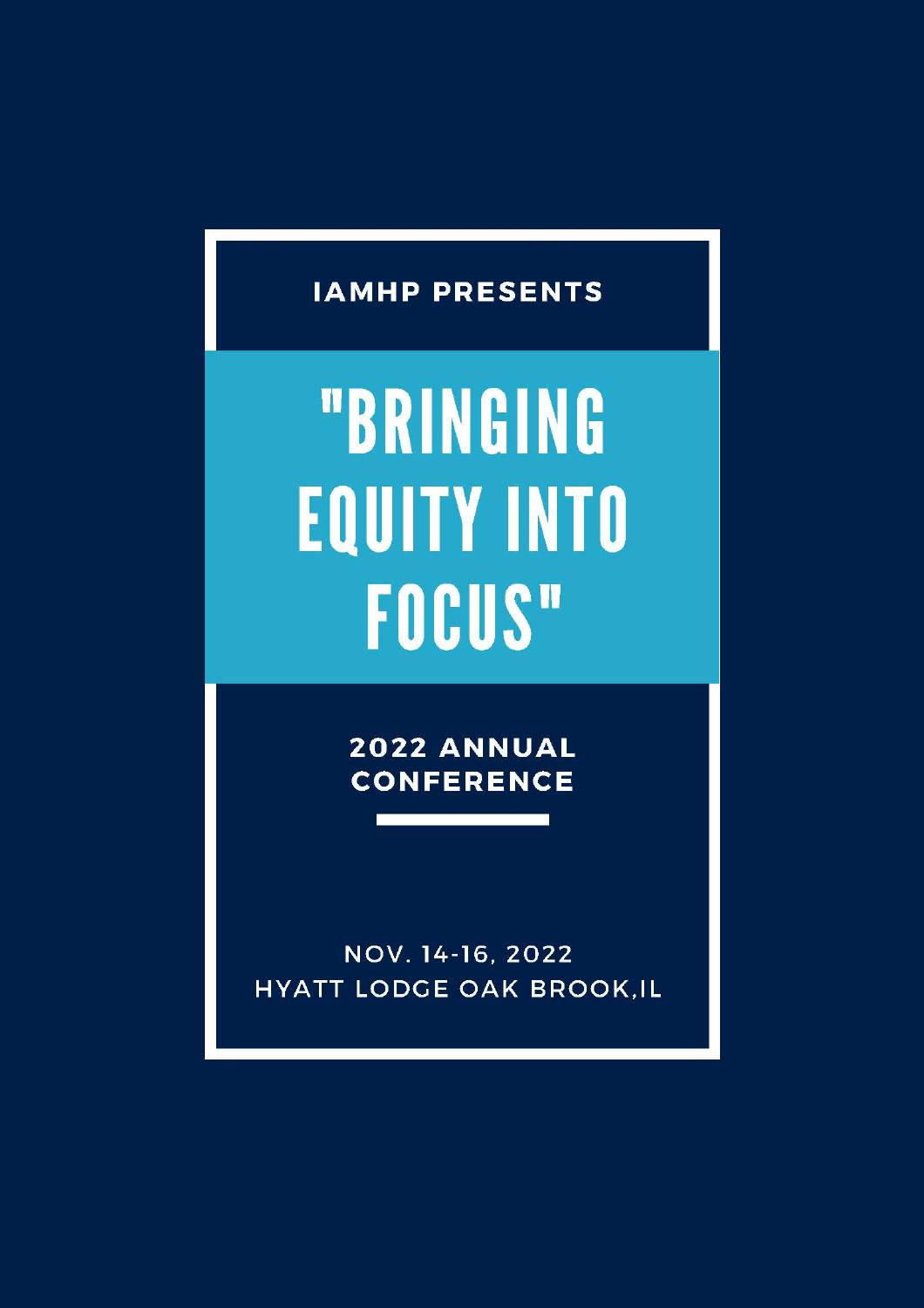

## *IAMHP ANNUAL CONFERENCE*

*November 14-16, 2022 Hyatt Lodge Oak Brook Oak Brook, IL*

The Illinois Association of Medicaid Health Plans (IAMHP) is excited to announce our 2022 Annual Conference will be held at the beautiful Hyatt Lodge in Oak Brook, Illinois.

While we know that it was incumbent to keep our members and industry partners safe and forego these events for the past two years due to the pandemic, we are more excited than ever to be able to gather again. Our conferences attract hundreds of attendees, providers, organizations, stakeholders, policymakers, and key industry partners who are making a difference in healthcare. In 2019, we had over 400 attendees.

This year's conference is special though, because it gives us an opportunity to reflect on the past two years and the many lessons learned. For the Medicaid Managed Care Organizations (MCOs), equity has always remained a priority in serving our nearly 3 million members who make up the most vulnerable populations in Illinois. However, we undoubtedly recognize the grave effects inequities have had on health outcomes throughout this public health emergency. As such, we would be remised not to highlight the importance of bringing equity into greater focus as we continue our work to improve health outcomes in Illinois.

This year's conference will highlight the work of the MCOs to prioritize equity by addressing social determinants of health (SDOHs). We will showcase best practices, overview lessons learned, and look toward the future in hopes of continuing to transform healthcare together.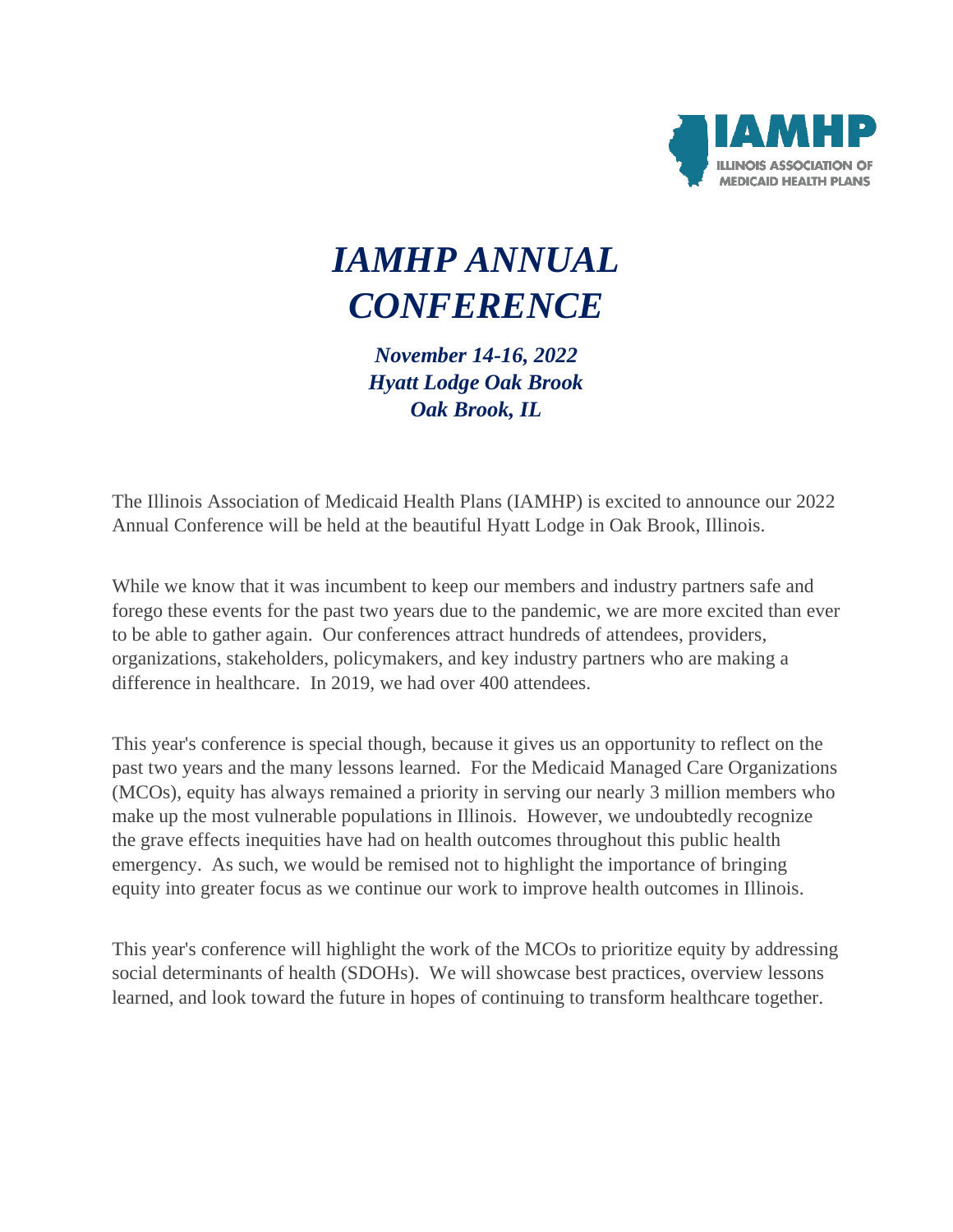

# *PARTNERSHIP OPPORTUNITIES & BENEFITS*

As a member organization for the Medicaid managed care health plans, IAMHP works with the IL state government, legislators, advocacy groups and Medicaid patients to invest in and provide high-quality healthcare focused on cost-effective, individualized care that helps the residents of Illinois live longer and healthier lives. Improving health outcomes, however, is a continual march toward progress and that is why we are so grateful to our amazing partners for helping us to tackle some of the most pressing issues in healthcare today while prioritizing our focus of always keeping our members first.

#### **Why partner with us?**

Partnering with IAMHP means joining a coalition of key industry leaders paving the way for improved processes, systems and policies that allows us all to deliver the best care to our members. IAMHP represents the full industry of Medicaid health plans who collectively serve nearly 3 million Illinoisans.

#### **Conference benefits:**

- Build brand awareness with key industry leaders
- Opportunities for direct interaction and networking with health plan leadership, policymakers, legislators, exhibitors, and hundreds of attendees
- Insights for tackling the greatest barriers to improving health outcomes

The following are various partnership opportunities available for this year's conference. **Please note partnership opportunities close November 1st, or when they are filled.**  Thank you, in advance, for collaborating with us. We look forward to seeing you in November!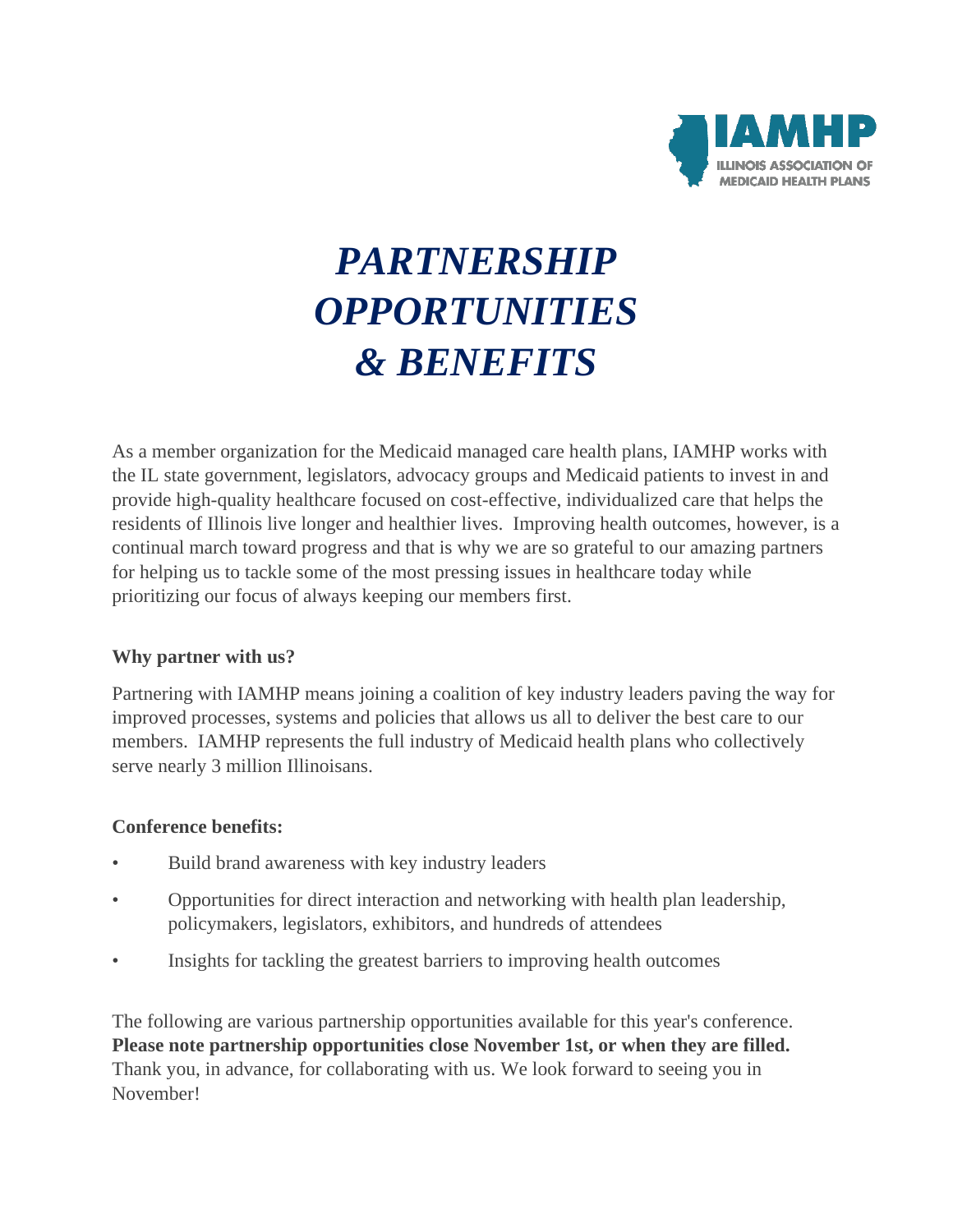### *2022 ANNUAL EVENT SPONSORSHIP*

#### **PLATINUM TITLE PARTNER** *\$10,000*

- Conference will be co-branded with title partner
- Five (5) conference passes
- **•** Provide introduction during Legislative Luncheon
- $\blacksquare$  One (1) session track presenter slot
- One (1) 6 ft table exhibit
- On-site logo recognition
- Company profile on conference program
- Prominent placement on sponsor listing page
- Option to provide company branded promotional item
- Verbal recognition at event
- Podcast recording

#### **GOLD PARTNER** *\$7,000*

- Four  $(4)$  conference passes
- Provide introduction during APEX Award Ceremony
- One (1) session track presenter slot
- One (1) 6 ft table exhibit
- On-site logo recognition
- Company profile on conference program
- Prominent placement on sponsor listing page
- Option to provide company branded promotional item

#### **SILVER PARTNER** *\$5,000*

- Three (3) conference passes
- One (1) 6 ft table exhibit
- On-site logo recognition
- Company profile on conference program
- Prominent placement on sponsor listing page
- Option to provide company branded promotional item

#### **BRONZE PARTNER** *\$3,500*

- $\blacksquare$  Two (2) conference passes
- One  $(1)$  6 ft table exhibit
- On-site logo recognition
- Company profile on conference program
- Prominent placement on sponsor listing page

#### **WELCOME RECEPTION** *\$3,000*

- **Exclusive reception sponsor**
- Special recognition at the event
- Two (2) conference passes
- On-site logo recognition

#### **APEX AWARDS RECEPTION** *\$3,000*

- **Exclusive reception sponsor**
- Special recognition at the event
- Two (2) conference passes
- On-site logo recognition